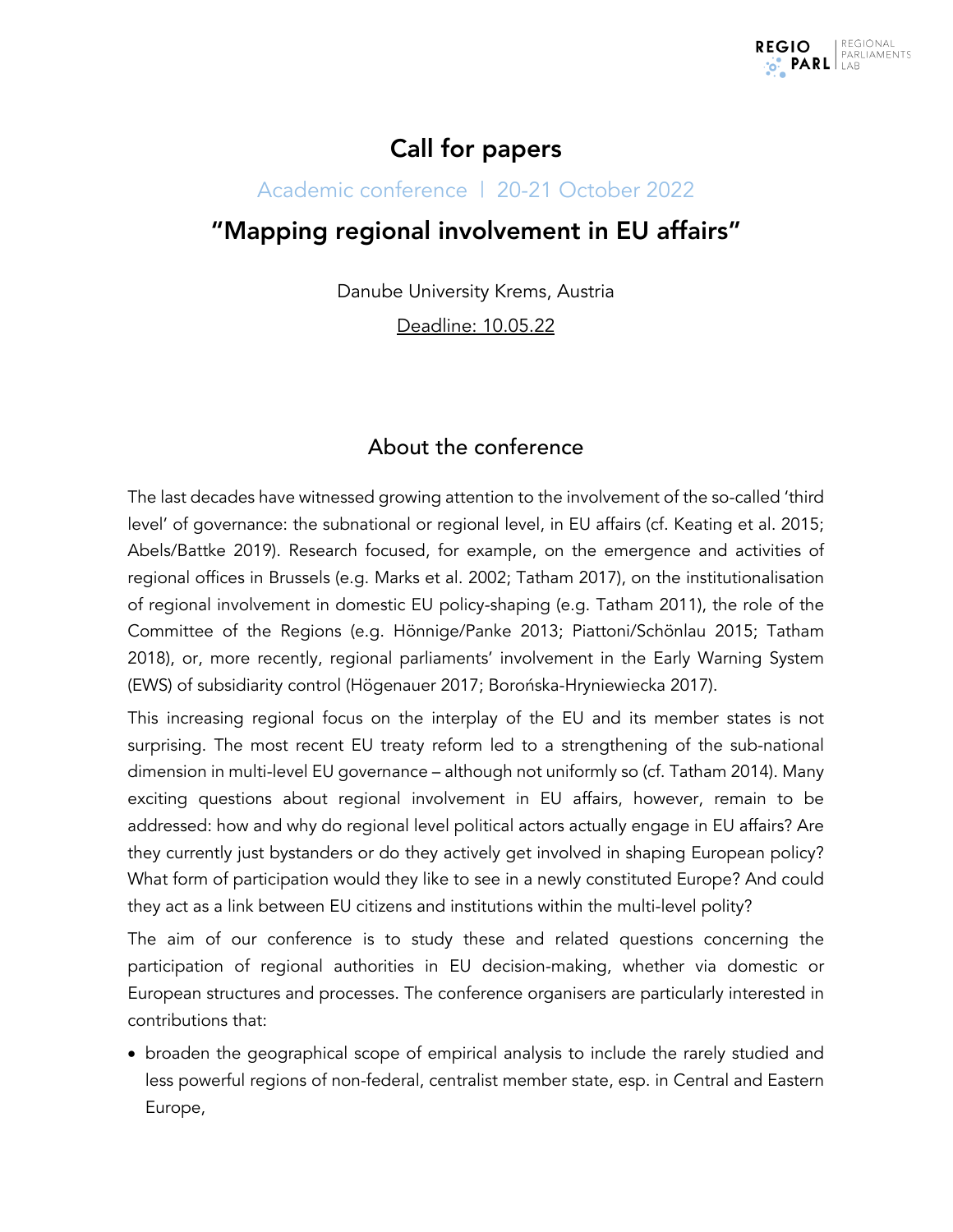- consider not only institutional rights and opportunities but focus on actual behaviour and activities of regional level political actors and institutions,
- study various types of regional political actors, including governments, parliaments, and administrations, both at the collective (institutions) and individual level,
- review potential implications of political calls for stronger regional EU involvement, and/or
- examine the supposed closeness of regional actors to EU citizens in the multi-level context.

The conference program features an opening session with a short introduction of the *European Regional Democracy Map* (ERDM), a novel online portal for information and data on regional democracy in Europe. The keynote lecture "Regional voices in the European multilevel polity: towards a multilevel democracy?" is presented by Professor Simona Piattoni (University of Trento). Three academic panels will present up to five papers respectively. Both conference days will conclude with interactive sessions: an expert roundtable on day 1 and an informal scholarly workshop on day 2.

The conference will take place from 20 to 21 October 2022 at Danube University Krems, which is one and a half hours by train and one hour by car/cab from Vienna. Travel and accommodation costs will be covered by the conference organizer for all speakers and presenters.

## Submit your abstract

The conference aims to attract senior scholars as well as early-career researchers. We welcome contributions from various disciplines, such as political science, European studies, regional studies, and sociology. If you are interested in giving a paper, please submit an abstract (in English) by email to *info@regioparl.com* no later than 10.05.22, containing:

- a paper title,
- an abstract of 300-500 words,
- author details, including name, email-address, institutional affiliation, and country.

There are no conference fees for participants.

For further information and questions, please feel free to contact the conference team at *info@regioparl.com*.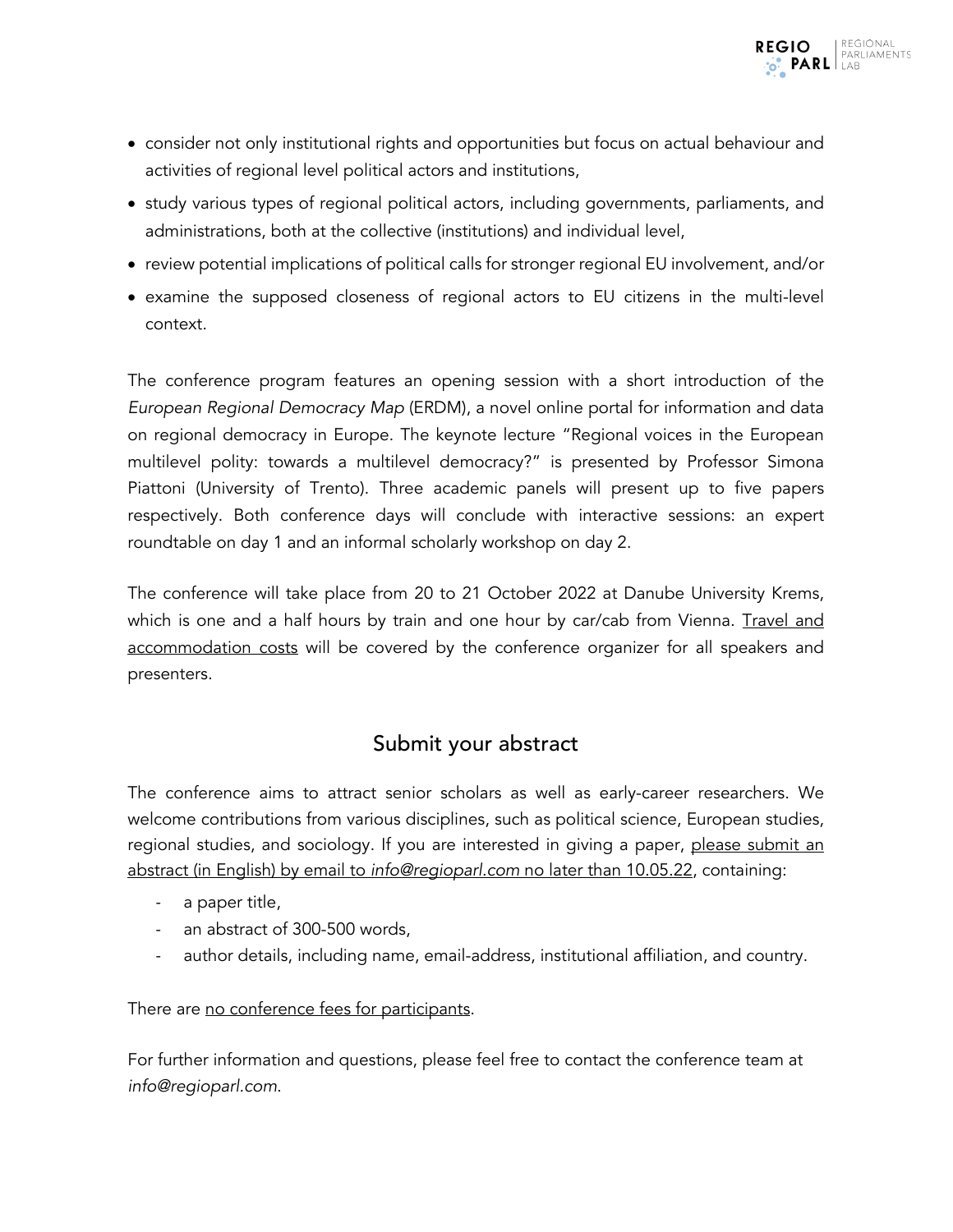

## Panel details

#### PANEL 1: Regional actors engaging in EU affairs?

The first conference panel will discuss questions related to regional political actors' involvement in EU policymaking. The panel asks why and how regional actors seek to engage in EU affairs and to what extent institutional actors at the regional level have "Europeanized" their activities. The focus here is on actual behaviour rather than institutional rights. Activities may include participation in the Early Warning System (EWS) on subsidiarity control, lobbying activities towards Brussels' institutions, participation in domestic EU policyshaping, and other mobilisation efforts. The panel invites single-case studies as well as comparative analysis. It especially welcomes contributions analysing EU-related activities of rarely studied regions from non-federal and centralist member states.

#### Chair: tba

Discussant: Prof. Dr. Anna-Lena Högenauer, University of Luxembourg

### PANEL 2: What role for regions in the multi-level EU polity?

The second panel will address the broader political context of regions in the EU polity. It will focus on institutional and normative claims regarding a better involvement of regional actors in the EU multi-level structures and processes. Such claims may refer to specific (democratic) functions that regional-level political institutions perform and whether/how these could contribute to the strengthening of EU multi-level democracy. The panel will also discuss potential implications of (institutional) changes emphasised in various of such claims. It invites empirical as well as conceptual papers addressing these matters.

Chair: Dr. Kathrin Auel, Institute for Advanced Studies (IHS)

Discussant: tba